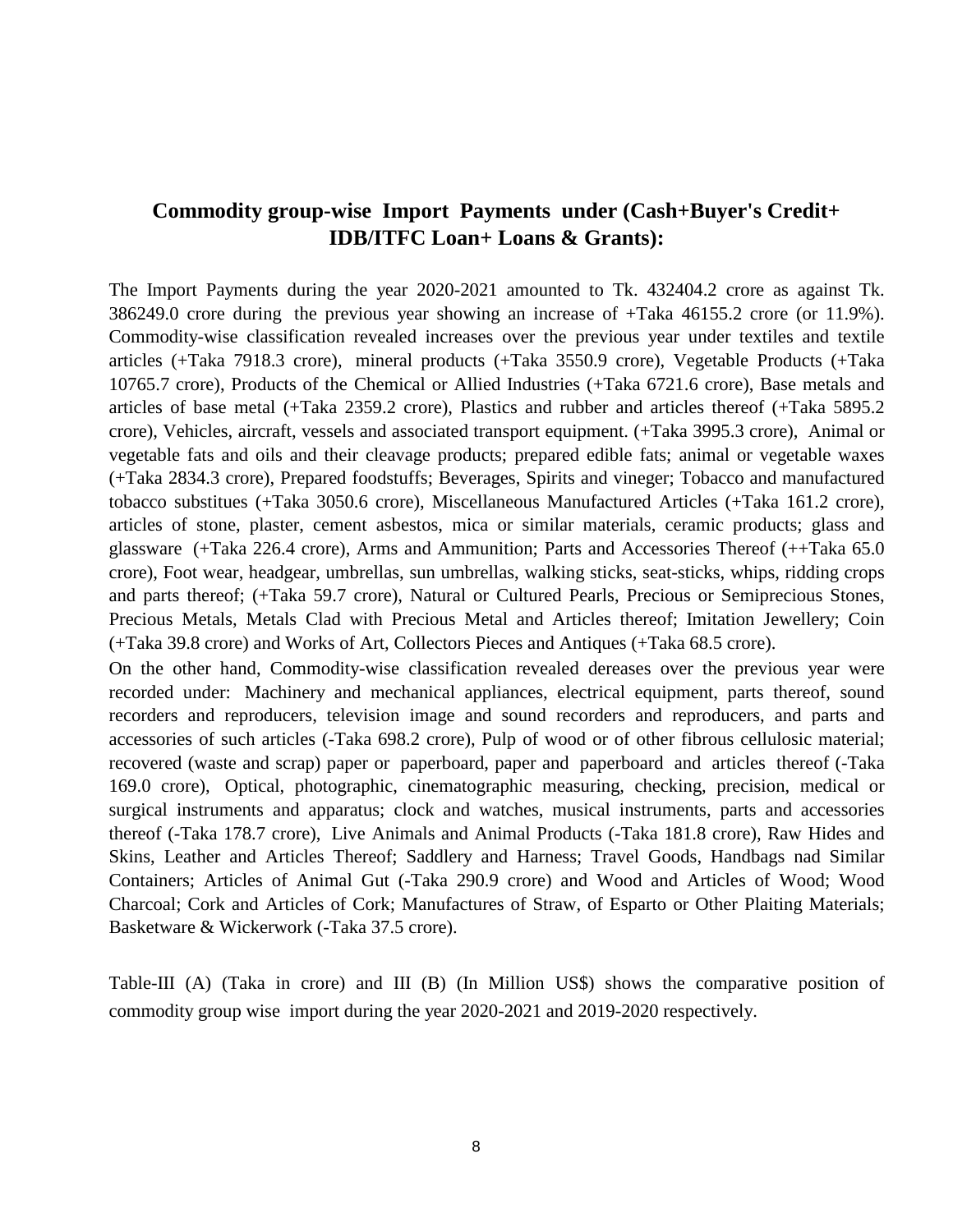## TABLE-III ( A)

|                | (+Taka in crore)                                        |               |                     |                         |              |                |
|----------------|---------------------------------------------------------|---------------|---------------------|-------------------------|--------------|----------------|
|                |                                                         | 2020-2021     |                     | $2019 - 2020$           |              |                |
|                |                                                         |               | $%$ of              |                         | $%$ of       | <b>Changes</b> |
| SL. No.        | <b>COMMODITY</b><br><b>GROUP</b>                        | <b>Amount</b> | <b>Total</b>        | Amount                  | <b>Total</b> | $(1) - (3)$    |
|                |                                                         | $\mathbf{1}$  | (A)<br>$\mathbf{2}$ | $\overline{\mathbf{3}}$ | (A)<br>4     | $\overline{5}$ |
|                |                                                         |               |                     |                         |              |                |
|                | <b>Import Payments under (Cash+Buyer's)</b>             |               |                     |                         |              |                |
| A.             | Credit+IDB/ITFC Loan+<br>Loans<br>$\boldsymbol{\alpha}$ |               |                     |                         |              |                |
|                | Grants):                                                | 432404.2      |                     | 100.0 386249.0          | 100.0        | $+46155.2$     |
| 1              | Textiles & Textile Articles                             | 86563.2       | 20.0                | 78644.9                 | 20.4         | $+7918.3$      |
| $\overline{2}$ | <b>Mineral Products</b>                                 | 63985.5       | 14.8                | 60434.6                 | 15.6         | $+3550.9$      |
| 3              | Machinery and mechanical appliances;                    |               |                     |                         |              |                |
|                | electrical<br>equipment;<br>parts<br>thereof;           |               |                     |                         |              |                |
|                | soundrecorders and reproducers, television              |               |                     |                         |              |                |
|                | and<br>soundrecorders<br>image<br>and                   |               |                     |                         |              |                |
|                | reproducers; and parts and accessories of               |               |                     |                         |              |                |
|                | such articles                                           | 59172.4       | 13.7                | 59870.6                 | 15.5         | $-698.2$       |
| 4              | <b>Vegetable Products</b>                               | 48012.6       | 11.1                | 37246.9                 | 9.6          | $+10765.7$     |
| 5              | Products of the Chemical or Allied                      |               |                     |                         |              |                |
|                | Industries                                              | 40030.7       | 9.3                 | 33309.1                 | 8.6          | $+6721.6$      |
| 6              | Base Metals & Articles of Base Metal                    | 35392.6       | 8.2                 | 33033.4                 | 8.6          | $+2359.2$      |
| 7              | Plastics & Rubber Articles Thereof                      | 25589.6       | 5.9                 | 19694.4                 | 5.1          | $+5895.2$      |
| 8              | Aircraft,<br>Vehicales,<br>Vessels<br>and               |               |                     |                         |              |                |
|                | <b>Associated Transport Equipment</b>                   | 22424.2       | 5.2                 | 18428.9                 | 4.8          | $+3995.3$      |
| 9              | Animal or vegetable fats and oils and their             |               |                     |                         |              |                |
|                | cleavage products; prepared edible fats;                |               |                     |                         |              |                |
|                | animal or vegetable waxes                               | 15412.3       | 3.6                 | 12578                   | 3.3          | $+2834.3$      |
| 10             | Prepared foodstuffs; Beverages, Spirits and             |               |                     |                         |              |                |
|                | Tobacco<br>and manufactured<br>vineger;                 |               |                     |                         |              |                |
|                | tobacco substitues                                      | 14363.0       | 3.3                 | 11312.4                 | 2.9          | $+3050.6$      |
| 11             | Pulp of wood or of other fibrous cellulosic             |               |                     |                         |              |                |
|                | material; recovered (waste and scrap)                   |               |                     |                         |              |                |
|                | paper or paperboard; paper and paperboard               |               |                     |                         |              |                |
|                | and articles thereof                                    | 6120.6        | 1.4                 | 6289.6                  | 1.8          | $-169.0$       |
| 12             | Optical, Photographic, Cinematographic,                 |               |                     |                         |              |                |
|                | Measuring, Checking, Precision, Medical                 |               |                     |                         |              |                |
|                | Orsurgical Instruments and Apparatus;                   |               |                     |                         |              |                |
|                | Clocks and Watches; Musical Instruments;                |               |                     |                         |              |                |
|                | Parts and Accessories Thereof                           | 3926.5        | 0.9                 | 4105.2                  | 1.1          | $-178.7$       |
| 13             | Live Animals and Animal Products                        | 3795.2        | 0.9                 | 3977.0                  | 0.9          | $-181.8$       |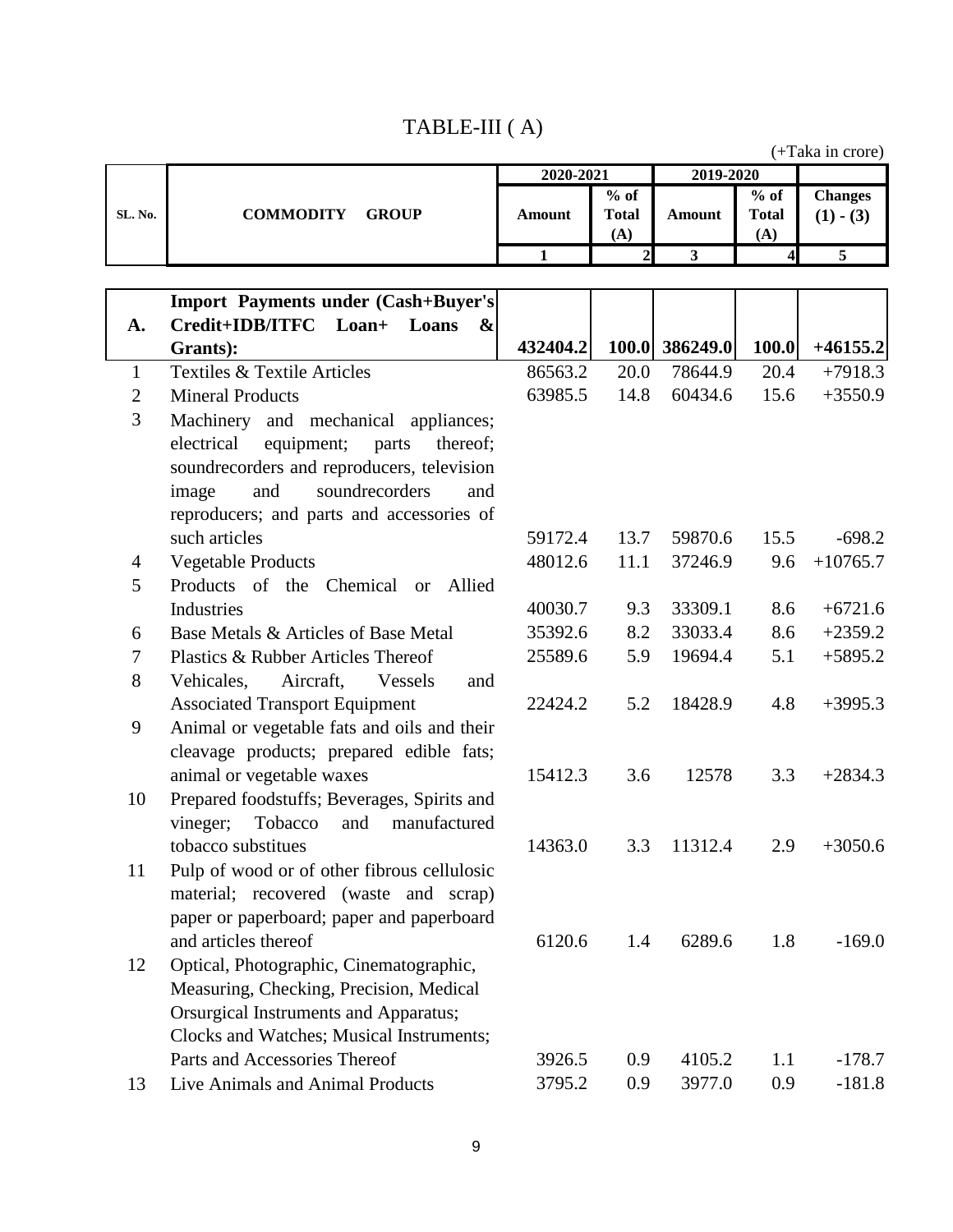| TABLE-III (A) |  |  |
|---------------|--|--|
|---------------|--|--|

(+Taka in crore)

|           |                                                 | 2020-2021      |                             | 2019-2020               |                               |                                 |  |
|-----------|-------------------------------------------------|----------------|-----------------------------|-------------------------|-------------------------------|---------------------------------|--|
| SL. No.   | <b>COMMODITY</b><br><b>GROUP</b>                | <b>Amount</b>  | % of<br><b>Total</b><br>(A) | Amount                  | $%$ of<br><b>Total</b><br>(A) | <b>Changes</b><br>$(1)$ - $(3)$ |  |
|           |                                                 | $\overline{1}$ | $\mathbf{2}$                | $\overline{\mathbf{3}}$ | $\overline{\mathbf{4}}$       | $\overline{5}$                  |  |
| 14        | <b>Miscellaneous Manufactured Articles</b>      | 2559.6         | 0.6                         | 2398.4                  | 0.6                           | $+161.2$                        |  |
| 15        | of<br>Stone,<br>Articles<br>Plaster,<br>Cement, |                |                             |                         |                               |                                 |  |
|           | Asbestos, Mica or Similar Materials;            |                |                             |                         |                               |                                 |  |
|           | Ceramic Products; Glass and Glassware           | 1501.6         | 0.3                         | 1275.2                  | 0.5                           | $+226.4$                        |  |
| 16        | and<br>Ammunition;<br>Parts<br>Arms<br>and      |                |                             |                         |                               |                                 |  |
|           | <b>Accessories Thereof</b>                      | 1242.4         | 0.3                         | 1177.4                  | 0.3                           | $+65.0$                         |  |
| 17        | Raw Hides and Skins, Leather and Articles       |                |                             |                         |                               |                                 |  |
|           | Thereof; Saddlery and Harness; Travel           |                |                             |                         |                               |                                 |  |
|           | Goods, Handbags nad Similar Containers;         |                |                             |                         |                               |                                 |  |
|           | <b>Articles of Animal Gut</b>                   | 651.0          | 0.2                         | 941.9                   | 0.2                           | $-290.9$                        |  |
| 18        | Wood and Articles of Wood; Wood                 |                |                             |                         |                               |                                 |  |
|           | Charcoal; Cork and Articles of Cork;            |                |                             |                         |                               |                                 |  |
|           | Manufactures of Straw, of Esparto or            |                |                             |                         |                               |                                 |  |
|           | Other Plaiting Materials; Basketware &          |                |                             |                         |                               |                                 |  |
|           | Wickerwork                                      | 789.6          | 0.2                         | 827.1                   | 0.2                           | $-37.5$                         |  |
| 19        | Footwear, Hradgear,<br>Umbrellas,<br>Sun        |                |                             |                         |                               |                                 |  |
|           | Umbrellas, Walking Sticks, Seat-Sticks,         |                |                             |                         |                               |                                 |  |
|           | Whips, Riding-Crops and Parts Thereof           |                |                             |                         |                               |                                 |  |
|           | Etc                                             | 736.4          | 0.2                         | 676.7                   | 0.2                           | $+59.7$                         |  |
| 20        | Natural or Cultured Pearls, Precious or         |                |                             |                         |                               |                                 |  |
|           | Semiprecious Stones, Precious Metals,           |                |                             |                         |                               |                                 |  |
|           | Metals Clad with Precious Metal and             |                |                             |                         |                               |                                 |  |
|           | Articles Thereof; Imitation Jewellery; Coin     | 63.0           | 0.0                         | 23.2                    | 0.0                           | $+39.8$                         |  |
| 21        | Works of Art, Collectors Pieces and             | 72.4           | 0.0                         | 3.9                     | 0.0                           | $+68.5$                         |  |
|           | Antiques                                        |                |                             |                         |                               |                                 |  |
| <b>B.</b> | Other unclassified imports                      | 641.6          | $\blacksquare$              | 971.7                   |                               | $-330.1$                        |  |

| B.<br>Other unclassified imports | 641.6    | 971.7    | $-330.1$  |
|----------------------------------|----------|----------|-----------|
| C.<br>Imports of EPZ             | 28314.4  | 25631.7  | $+2682.7$ |
| $GRAND TOTAL: (A+B+C)$           | 461360.2 | 412852.4 | +48507.8  |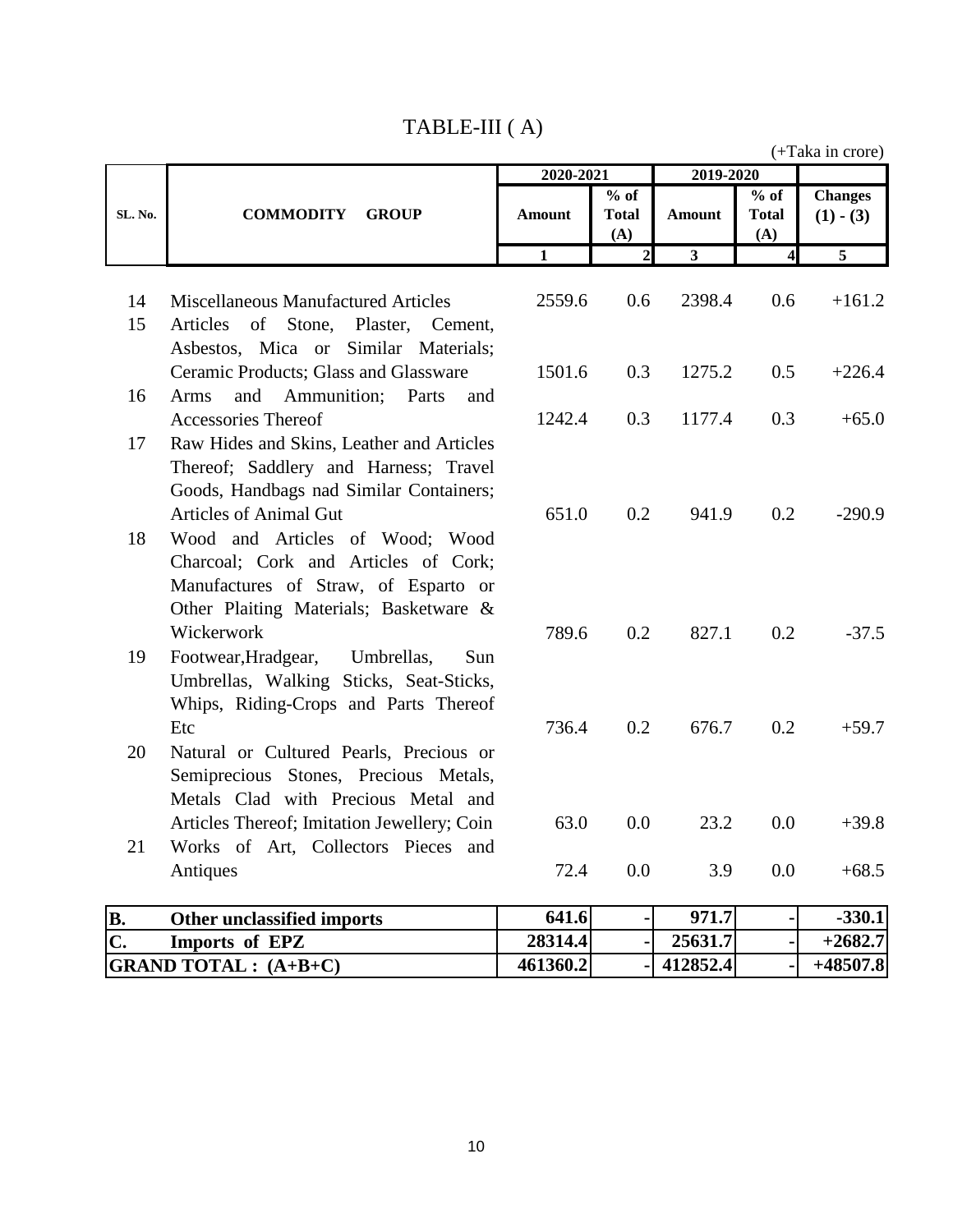## TABLE-III (B)

**Changes (1) - (3) 1 2 3 4 5 A. Import Payments under (Cash+Buyer's Credit+IDB/ITFC Loan+ Loans & Grants): 50987.6 100.0 45559.8 100.0 +5427.8** 1 Textiles & Textile Articles 10207.2 20.0 9276.8 20.4 +930.4 2 Mineral Products 7544.9 14.8 7128.7 15.6 +416.2 3 Machinery and mechanical appliances; electrical equipment; parts thereof; soundrecorders and reproducers, television image and soundrecorders and reproducers; and parts and accessories of such articles 6977.4 12.2 7063.3 15.5 -85.9 4 Vegetable Products 5661.5 11.1 4392.0 9.6 +1269.5 5 Products of the Chemical or Allied Industries 4720.3 9.3 3928.9 8.6 +791.4 6 Base Metals & Articles of Base Metal  $4173.4$  8.2 3897.1 8.6  $+276.3$ 7 Plastics & Rubber Articles Thereof 3017.4 5.9 2323.1 6.2 +694.3 8 Vehicales, Aircraft, Vessels and Associated Transport Equipment 2644.2 5.2 2173.5 4.8 +470.7 9 Animal or vegetable fats and oils and their cleavage products; prepared edible fats; animal or vegetable waxes 1817.4 3.6 1482.8 4.2 +334.6 10 Prepared foodstuffs; Beverages, Spirits and vineger; Tobacco and manufactured tobacco substitues 1693.6 3.3 1334.2 2.9 +359.4 11 Pulp of wood or of other fibrous cellulosic material; recovered (waste and scrap) paper or paperboard; paper and paperboard and articles thereof  $721.7$  1.4  $742.0$  1.8  $-20.3$ 12 Optical, Photographic, Cinematographic, Measuring, Checking, Precision, Medical Orsurgical Instruments and Apparatus; Clocks and Watches; Musical Instruments; Parts and Accessories Thereof 463 0.9 484.2 1.1 -21.2 (In Million USD) **% of Total (A) Amount % of Total (A) Amount 2020-2021 2019-2020 SL. No. COMMODITY GROUP**